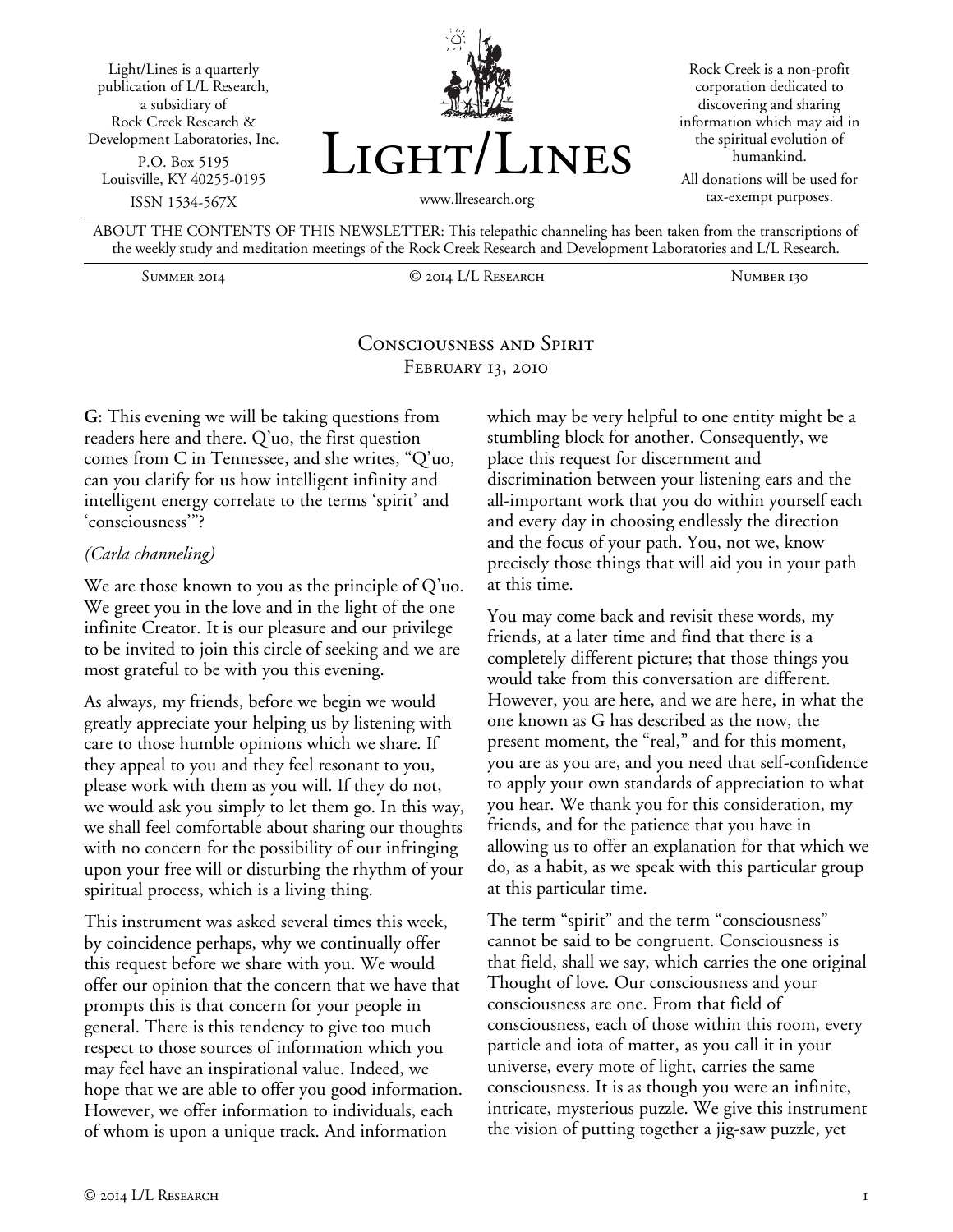this puzzle is infinite. However, you fit in just a certain way into the integrity and wholeness of the one infinite Creator and into the one creation.

Spirit, as we use the term, is that portion of consciousness which is not manifest in your world. You may apprehend spirit in many ways. You may apprehend spirit as the voice of your conscience, your higher self, or your guidance. You may apprehend spirit as that energy that surrounds you, that comes to you from the trees, the animals, the plants, the wind, the earth, fire and water.

The term "intelligent infinity" could be linked with the term "consciousness" in that intelligent infinity is the Creator in Its latent state, that state which the Creator enjoys before It asks Itself, "Who am I?" and decides of Its own free will to bring into being a creation of parts of Itself that will give It information about who It is. Once that free will has worked upon the infinite Creator's mystery, to create a field, that field is called the Logos, the one Thought. That Thought is love. Thusly, every iota of the infinite creation is love.

Intelligent energy is love acted upon by free will to make the manifest creation of the Father. Its nature is light. When we greet you and when we say farewell to you in the love and in the light of the one infinite Creator, we are greeting you in the name and essence of all that there is. We are setting our intention to vibrate in our conversation with you in full awareness of this love and this light. As you can see, spirit could be associated with the concept of intelligent energy, but only loosely, for intelligent energy is that which creates all that there is in its manifested form. Spirit, on the other hand, is that which is not manifest. However, it is that which manifests itself to you as an entity within the thirddensity world of Earth, and in this wise we would point out that you, each of you, are that center, that nexus, that combines space/time and the physical reality, and time/space and the unseen worlds.

It is not for the animals to do this. It is not for the wind and the water, fire and earth to do this. It is for that miracle of self-awareness that you are to hold, in one fragile yet eternal shape, all that there is in the temporal world and all that there is in infinity and eternity. It is into your instrument that the Creator's infinite energy of love and light can flow. It is from your open heart that that same love and light may be blessed by you and allowed to move into the planetary energy web, so that every thought of love that you have makes a difference in the energy of your beloved Earth.

In conclusion, we would say that there is no one-toone relationship betwixt either the terms "intelligent infinity" and "consciousness", or "intelligent energy" and "spirit". Roughly speaking, however, we see more points of similarity betwixt intelligent infinity and consciousness and intelligent energy and spirit.

We thank the one known as C for this query and would ask, my brother, if there is another query at this time. We are those of Q'uo.

**G:** Before the next query, here is a quick note from A in Minnesota who had a personal channeling with you on the seventh of July, 2006, and made use of the information you provided him in writing his final paper for his master's degree. He asks that we pass along his gratitude to you for the advice and the insight. He said he deeply appreciates it.

Now, here is a question from T1 in Taiwan who writes, "In my humble opinion, the tarot image for the Significator of the Body conveys the concept of sacrifice, yet when viewing the tarot images of the Significator of the Mind and the Significator of the Spirit, I do not perceive an indication of sacrifice of the Significators of Spirit and Mind as well.

We are those of Q'uo. We thank the one known as T1 for his query. To the one known as T1, we would offer the thought that unlike "I" of the mind or the spirit, the body is an instrument of sacrifice. When a brand new life is brought forth into your world, it has chosen to leave a place of full awareness, where all is known that can be known, in order to plunge itself into the thoroughgoing system of illusions that you call physical life. Implicit in that infant advent into the world of Earth is its [eventual] departure from that same Earth world. It is a time spent in what this instrument would call "the valley of the shadow of death."<sup>1</sup>

l 1 This phrase is taken from the *Holy Bible*, Psalm 23:4. In context, the quotation is, "Yea, though I walk through the valley of the shadow of death, I will fear no evil: for thou art with me; thy rod and thy staff they comfort me."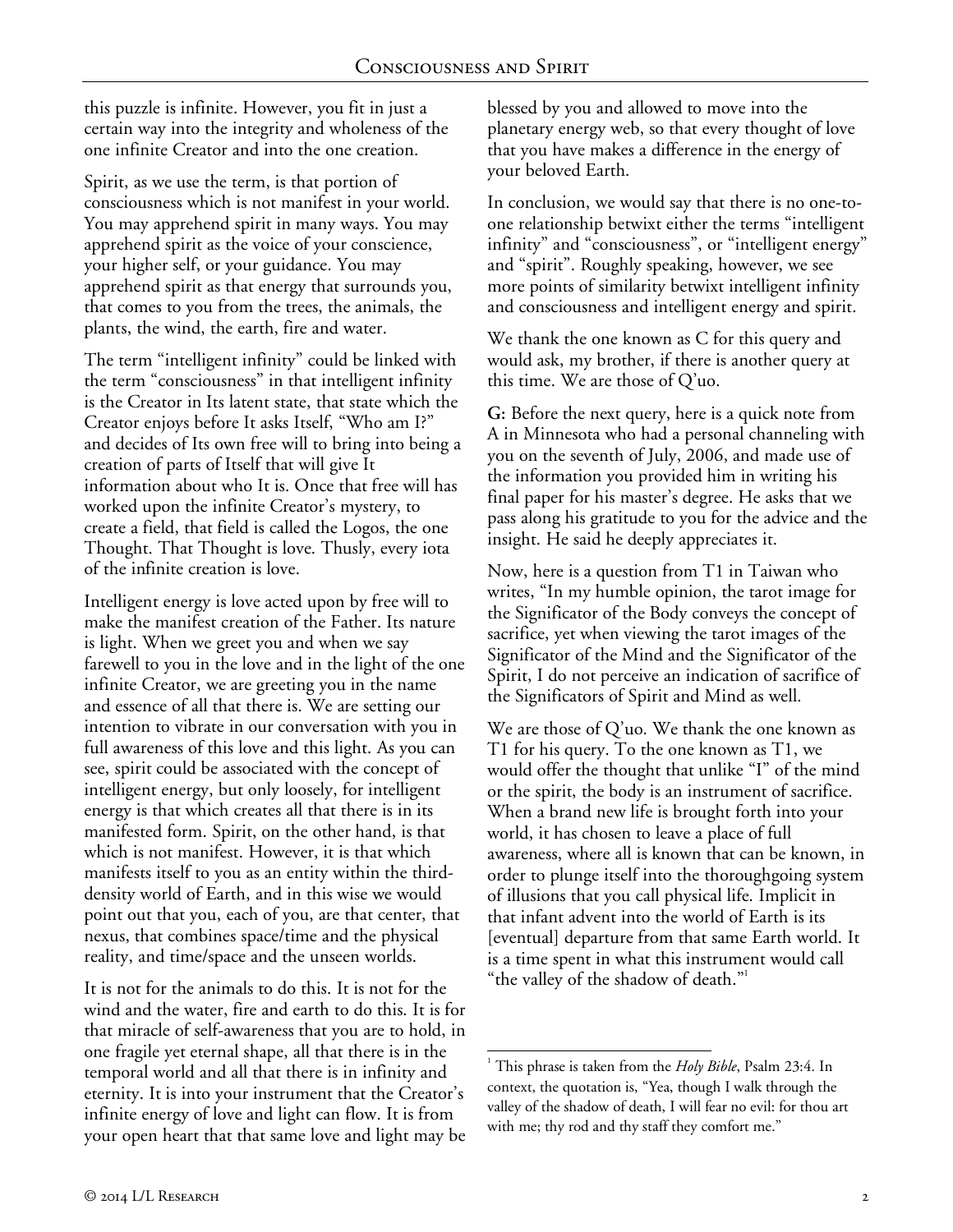Being born into physical incarnation is that which is done responsibly and carefully, with great thought and for a reason. Entities such as those to whom we speak do not tumble into life with no thought for the shape and texture of the life to come. Many of those, indeed virtually all of those who have come into incarnation in the past little while have done so with the great hope of being able to be part of the good upon Planet Earth at this time. It is a time when, as this instrument would put it, "the fields are ripe with harvest."<sup>2</sup> And as incarnation is contemplated, there is the hope in each breast that they may be harvesters, that they may know and see and understand the centrality of love, that they may reach out during their time here to change darkness to light, sadness to joy, fear to love, dissention to unity, anger to peace, that they may be agents of the truth which every cell of every body carries within it and which, within the illusion of third-density Earth, is veiled from the conscious awareness of each person who has chosen to come into incarnation.

The sun rises. The sun sets. The sun rises again. And just as that great circle of light and dark, feast and famine, happiness and sorrow revolves in the movement of the Earth itself, so the cycles revolve in the bodies of those who come into incarnation.

In context in Revelation, the quotation is, "I looked, and behold a white cloud, and upon the cloud one sat like unto the Son of man, having on his head a golden crown, and in his hand a sharp sickle. And another angel came out of the temple, crying with a loud voice to him that sat on the cloud, Thrust in thy sickle, and reap: for the time is come for thee to reap; for the harvest of the earth is ripe. And he that sat on the cloud thrust in his sickle on the earth; and the earth was reaped."

We would say to the one known as T1 that it is a sacrifice of tremendous meaning. It is not the idiot play of chaotic chance. Nor is it the soulless repetition of destiny in which free will has no part. It is a dance of the entity that is upon the wheel of life enjoying the darkness and the light, the dark night of the soul, and the illumination of epiphany, moving from transformation to transformation.

It is the hope and the intention of the soul before entering into the valley of the shadow that within those shadows, paradoxes and mysteries of life as experienced upon your planet, there will be that moment of remembrance of why this sacrifice was undertaken. And it is hoped that that moment of remembrance may so illumine the soul within incarnation that the remainder of the incarnation will be one of joy, peace and bliss. For the mists have been penetrated, the mystery has been solved. And the answer to sacrifice is love. For love moved each of you to embrace this experience, this "parenthesis in eternity,"<sup>3</sup> as the one known as Joel calls it. And within this tiny shape of a life, this momentary span of your years, once you have awakened to the love within you, you have the opportunity so to shape and intend and offer your life that the riches of that love shall spring forth anew every day, falling like coins from your pockets and turning your world into heaven.

We thank the one known as T1 for asking this very thoughtful query and would at this time ask if there is another query. We are those of Q'uo.

**G:** Yes, Q'uo. A completely different T2 writes, "Q'uo, is there any connection whatsoever between the shaman cultures of Earth and those of the Confederation? Specifically, were the original shamans students of the Confederation who attempted to serve others by setting out across the Earth to serve as guides, healers, teachers and perhaps even messengers or assistants to the Confederation? Any information or spiritual principles which you may offer would be helpful, Q'uo. Thank you."

l 2 This phrase appears in the *Holy Bible*, in the Gospel of John and in the Book of Revelation. In context in John, the quotation is, "His disciples prayed him, saying, 'Master, eat.' But he said unto them, 'I have meat to eat that ye know not of.' Therefore said the disciples one to another, 'Hath any man brought him ought to eat? Jesus saith unto them, 'My meat is to do the will of him that sent me, and to finish his work. Say not ye, 'There are yet four months, and then cometh harvest?' Behold, I say unto you, Lift up your eyes, and look on the fields; for they are white already to harvest. And he that reapeth receiveth wages, and gathereth fruit unto life eternal: that both he that soweth and he that reapeth may rejoice together."

l <sup>3</sup> The instrument is very fond of the writings of Joel Goldsmith, a Christian mystic of the twentieth century. One of his many books is entitled *Parenthesis in Eternity*.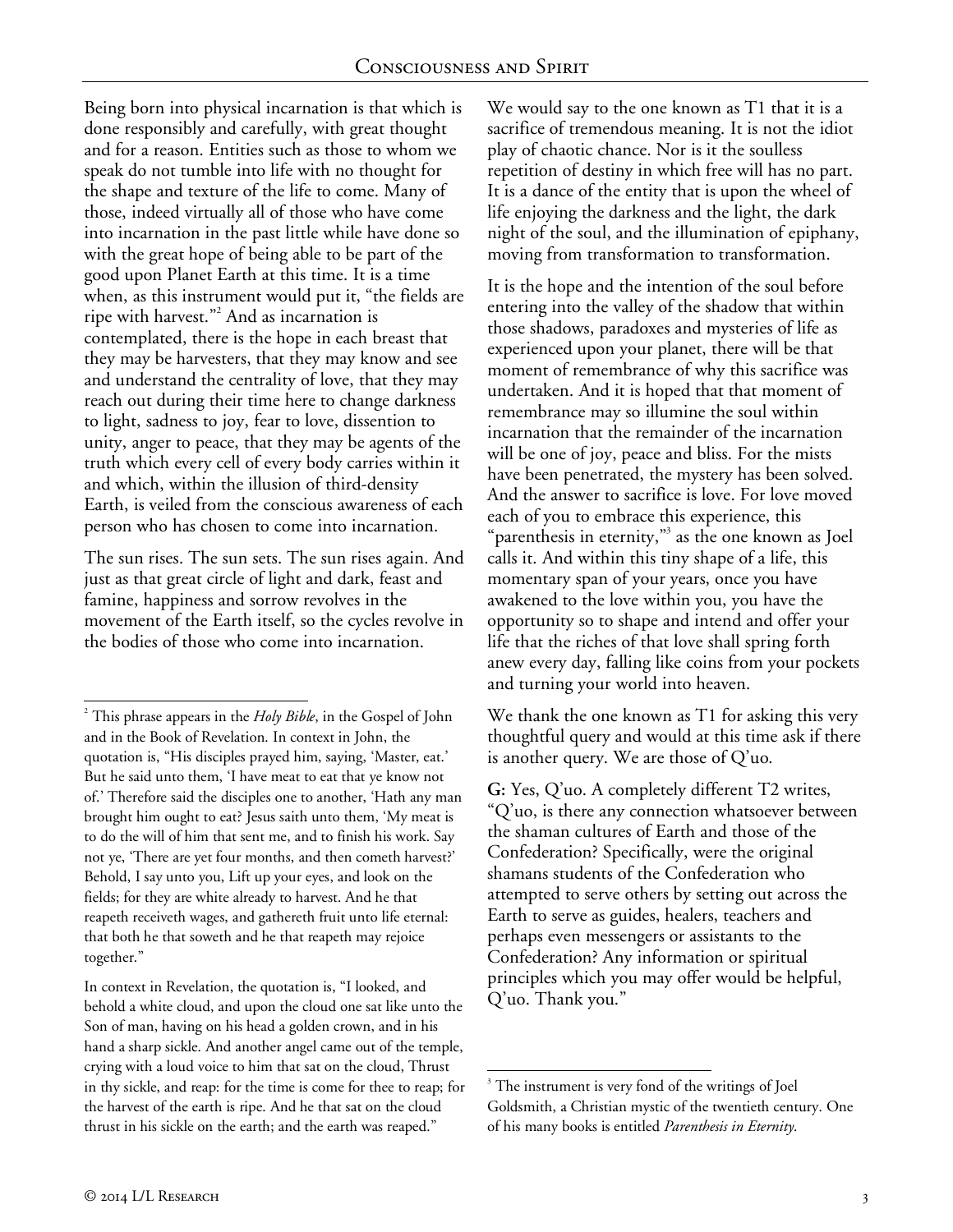We are those of Q'uo, and we thank the one known as T2 for his query. My brother, in one way we would say that those who are shamanic in their discipline and in their teaching are not those who have a specific connection with the Confederation of Angels and Planets in the Service of the One Infinite Creator. In another way, we may say that some of them do. And we will attempt to explicate this. We do not mean to be mysterious.

Many of those who have learned shamanism as part of their experience as indigenous entities—that is, as Native Americans, Maoris or any other indigenous tribal group—have more in common with those you may call the Elder Race<sup>4</sup> than they have in common with the Confederation in that the shamanism, which is a very Earth-connected discipline and way of teaching, has the energy of those who are true natives to Planet Earth who are stewards of Planet Earth and who feel the connection with the Earth as the Creator rather than the Creator as Earth.

However, there were few within the Elder Race, and there are at this time few amongst all of the populations of your globe that have unbroken routes to their indigenous tribal beginnings. In your day, as we speak to this group, many of those who have taken up shamanism as their way and who have been those who teach it as well as learn it, are wanderers who have come to Earth to find ways to increase the light and who have found that the way of shamanism is a way that opens a portal for many seekers into the sunshine of deeper awareness.

The great energy of shamanism is that it forces the seeker to confront its own death as a preparation for, and a basis for, appreciating being alive in this moment. If one does not contemplate one's ending, in terms of the life of the body, one has little

inherent reason to rejoice when the eyes open from sleep and the morning is there to be greeted. There is tremendous joy in being alive that springs directly from the awareness of one's impending death. Therefore, we could say, in that way, there is a very clear relationship betwixt many of those who are shamans at this time and the Confederation.

We are those of Q'uo, and we would ask at this time if there is another query my brother. We are those of Q'uo.

**G:** M writes, "I have a question about the process concerning the removal of the veil and the conditions which must be met before removal may occur. Specifically, I would like to know if the removal is an automatic process that is triggered when certain conditions are met or whether a petition must be made to another level of consciousness. Any other information you may offer with regard to the form and function of the veil that can lead to a greater understanding of the process of removal would also be appreciated."

We are those of Q'uo, and we thank the one known as M for this query. To the one known as M we would say that the function of the veil is to create the atmosphere and the environment of Planet Earth in which nothing of metaphysical import can be known in the sense of being proven. Within the veil, there is no way to claim to know or to apprehend the love and the light of the one infinite Creator except by faith.

Third density is a density of choice. Within third density lie beings that are self-aware, unlike those in second density, who are aware without being selfaware. There is a choice to be made in this density. All of the study, all of the thought, all of the experiencing within third density is intended to have a tendency to move one to points of choice. That choice is the choice of the self-aware entity for service to others and radiancy of being, or service to self and contraction of being. To put it another way, it is a choice between living by love and living by fear, or living by embracing all that there is as part of you and living by setting yourself over and apart from all other entities and forces within the creation.

At each choice-point there is no way to prove the goodness, the rightness, and the appropriateness of making that choice for love, for service to others, for

l

<sup>&</sup>lt;sup>4</sup> The Elder Race, as discussed in the Ra sessions, is made up of those few humans on Planet Earth who graduated into fourth density after the second minor cycle ended about 26,000 years ago. They immediately chose to return to Earth as wanderers, with the intention of helping to bring the rest of the tribe of humankind to a successful harvest at the end of the third subcycle in or around 2012. They are said to live in the inner planes by those of Ra. Another tradition has them living as humans in a secret valley in the Andes. *Secret of the Andes*, a channeled work ostensibly by Brother Philip, is an excellent example of this tradition.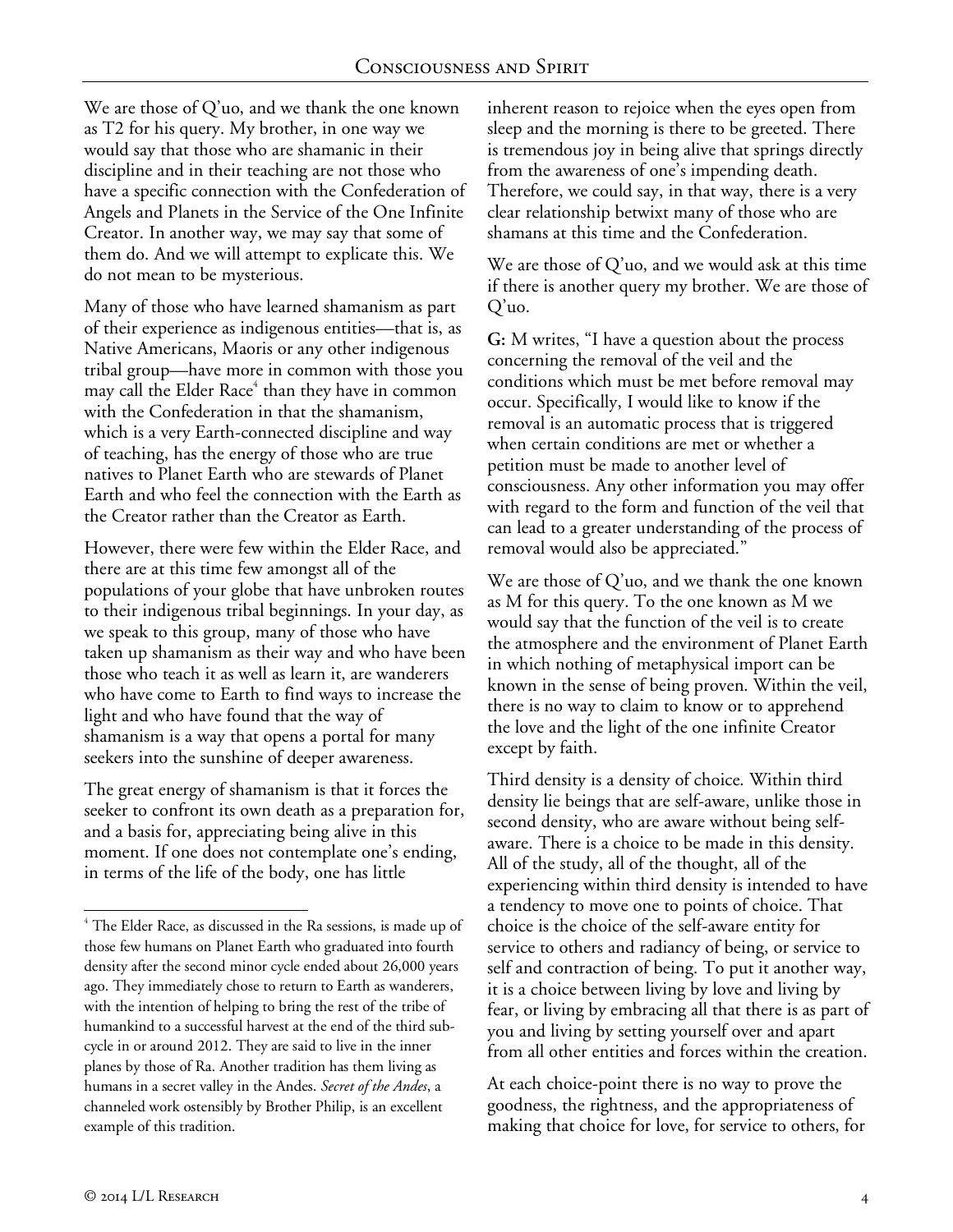radiancy. Similarly, there is no way to prove that the choice to aggrandize the self and create a universe in which those around you are considered to be pawns which you may move around as suits you would be the appropriate choice.

It is designed to be an environment in which you are completely free to chose to leap into faith or to become more and more heavily defended against all that you fear and to wield more and more power and control over your environment to keep yourself safe. It was not an environment designed to be easy to penetrate.

Now, what is faith? What is that leap into faith, which is not obvious and is not provable? How does that work? There comes a time for each seeker when there is a choice-point at which he must choose to act in faith that all is well in spite of evidence of the contrary, or to retreat in fear into a cave of his own imagining and to be thusly limited.

It is after an entity has chosen by faith to take that leap into faith that faith begins to prove itself a sturdy place to set one's foot. It is only after the leap into the abyss of the unproven and mysterious that one gains one's sure footing and becomes fearless and willing to be that entity whose approach to life is to look for love. With the veil in place, the decision to leap into faith has great weight and value.

It is a risky thing to do. It feels risky. It takes courage, integrity and will. It takes that of which the one known as G was speaking as a focus of desire, a seeking, a hunger, a thirst for the Creator, for truth, for love, for beauty. Therefore, there is tremendous intensity and power given to the one who makes that choice in faith.

Now, my brother, consider what the impact would be upon the environment of the Density of Choice if there were no veil, if all the answers were known. Certainly one could still make the correct decision and leap into faith, but there would not be the resistance and the back-pressure of fear from that part of the self that wants to be safe and to control one's life. When one leaps into faith, one is not in control. One is saying, "Not my will, but thine. Not my imperfect understanding, but the way of love." And that is the reason for the veil.

It is the combination of your free will as a seeker and the veil of forgetting that creates within you an implicit unawareness of the primacy of love that sets the shape of his path for the pilgrim. Each of you may be aware of the book called Pilgrim's Progress by the one known as John.<sup>5</sup> In that figure of the pilgrim and his progress, there is an excellent analogy to the purpose of the veil. As one wins one's way through life upon the King's Highway, every choice-point comes through one's veil. And it is that pilgrim who prays for clarity and who asks where is the love in this choice that shall create within this density a bias toward service to others, towards love, towards radiance, that shall have tremendous impact, not simply upon this density now enjoyed by all of you, but upon the next two densities to come.

We are those of Q'uo, and would ask the one known as G if there is a further query at this time. We are those of Q'uo.

### *(Side one of tape ends.)*

**G:** This question comes from me. During my meditations, I experience a peculiar kind of difficulty. It is not so much that thoughts steal my attention, though that certainly happens. Rather, I experience tensions and distortions within my energy body that make maintaining focused awareness in a stable manner virtually impossible. In my theory of meditation, I am fairly certain that there is nothing which may truly prevent meditation because any phenomenological experience may be accommodated and surrounded by spacious, stable awareness. Yet my meditation practice seems to indicate otherwise. Imagine trying to keep a glass of

l 5 *John Bunyan, The Pilgrim's Progress from This World into That which Is to Come:* New York, Garland Publications, 1678, 1989. The popularity of this classic is evident from the fact that in over 300 years it has never been out of print.

 $6$  The King's Highway is a medieval trade route traversing the Middle East from Egypt to Aqaba. However the instrument uses the term as it appears in the hymn by Evelyn Atwater Cummins, a writer of the twentieth century. The third verse of this hymn reads, "The countless hosts lead on before. I must not fear or stray. With them, the pilgrims of the faith, I walk the King's highway. Through light and dark the road leads on till dawns the endless day, when I shall know why in this life I walk the King's highway."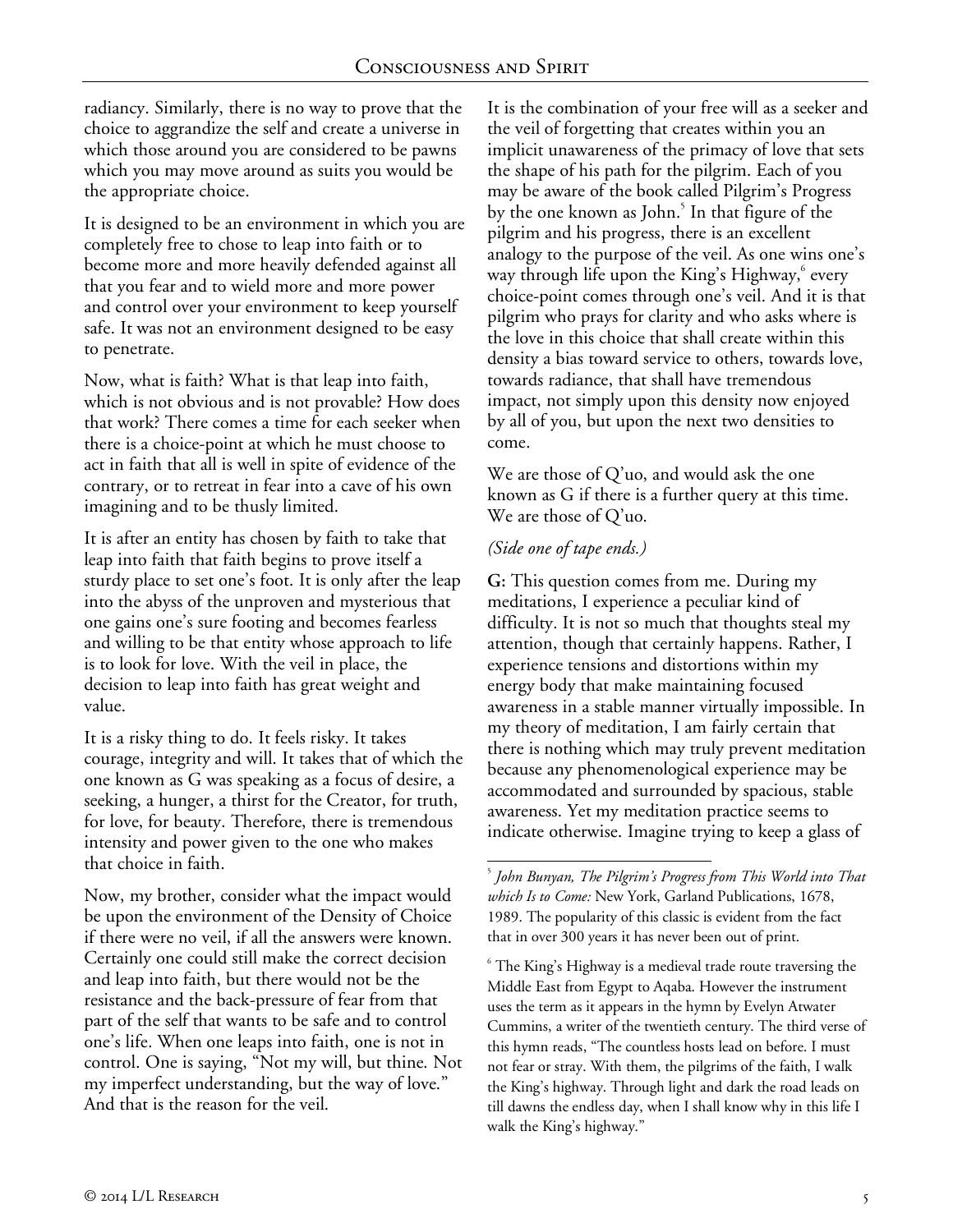l

water still and at rest during an earthquake. This is my situation, as far as I can see it. Any information or spiritual principles you may have to offer would be appreciated.

# *(Carla channeling)*

We are those of Q'uo, and thank the one known as G of Louisville for this query. My brother, as we gaze upon your question [we find that] the image of keeping the glass of water balanced in an earthquake is quite apt. In meditation you are moving into that indigo energy-ray which may reach through the gateway of intelligent infinity to time/space, to the metaphysical world where earthquakes are not occurring. You are creating for yourself an environment that is quite other than the earthworld's constant chances and changes. Thusly, to move into meditation is to throw the glass of water into the midair of faith and allow unseen forces which you know to be real to carry you while you rest in that place where there is no sighing, no sorrow, no suffering, no earthquake, but only the peace and the power of the love and the light of the One who is all.

There is no intellectual way to approach this awareness or to create the perfect environment to rest in this altered state. And indeed, in terms of how meditation itself functions within your energy body, it is not necessary for you to have this kind of awareness. The work of meditation will be done within you regardless of how you apprehend it.

Now, having said this, we may say that there is an inextricable relationship betwixt the energy body and the physical body. The physical body, as well as the energy body, tends to carry a characteristic tension. Perhaps you may have become aware of attempting to relax completely. And you physically relax according to your mental instruction to yourself. "Aha!" you are relaxed. If you check back on your physical body ten seconds later, you will find that portions, at least, of your body have again taken up a characteristic tension.

Now, there are ways to work upon releasing and relaxing that tension of the body. You are more familiar, my brother, with exercises involved in relaxing and opening the spiritual body or the energy body than you are concerning relaxing and releasing tension from the physical body. We believe that you might find the yogic disciplines which are connected with body movement such as breathing yoga $^7$  and the yoga of various positions and the Asanas 8 to be helpful in teaching your physical body how to release tension. Again, we would say that it is central to realize that the reason that we recommend meditation again and again in our conversations with you has to do far more with that which, however imperfectly perceived, is the essence of silence than any hope that we may have of creating in you an environment in which you are truly and fully relaxed, released and gathered into the oneness of infinite love.

Perception is an endless look in a series of mirrors. The work of meditation moves beyond the perception that you have, the perception that others may have, or any other kind of perception into essence. It is as though you were hoping in meditation to move into the temple of your innermost being, there to find, speaking in silence, the Logos.

We thank the one known as G for this query and would note, as is true always when we release a question as being answered, that it is not answered at all, that we only scratch the surface and that there is that critical element of time, as this instrument reminds us, that causes us to shape our response in such and such a way and to lift away from it long before we, or you, feel that we have exhausted the question.

With that apology for not moving into a deeper discussion of this particular query, we would ask if there is a final query at this time. We are those of Q'uo.

**G:** Thank you very much, Q'uo. I found that very helpful. M writes, "I would like to ask Q'uo what is the fate of the veil on this planet beginning in 2013

<sup>7</sup> Breathing yoga is also called pranayama. A good web site for getting more information on pranayama is http://www.abc-ofyoga.com/pranayama.

<sup>&</sup>lt;sup>8</sup> Yoga positions, postures or asanas are at the heart of many yoga practices including kripalu, shivananda, ashtanga vinyasa and Bikram. While it is almost impossible to list all the asanas developed in various systems, a good web site for exploring the most commonly used of them is

http://en.wikipedia.org/wiki/List\_of\_yoga\_postures.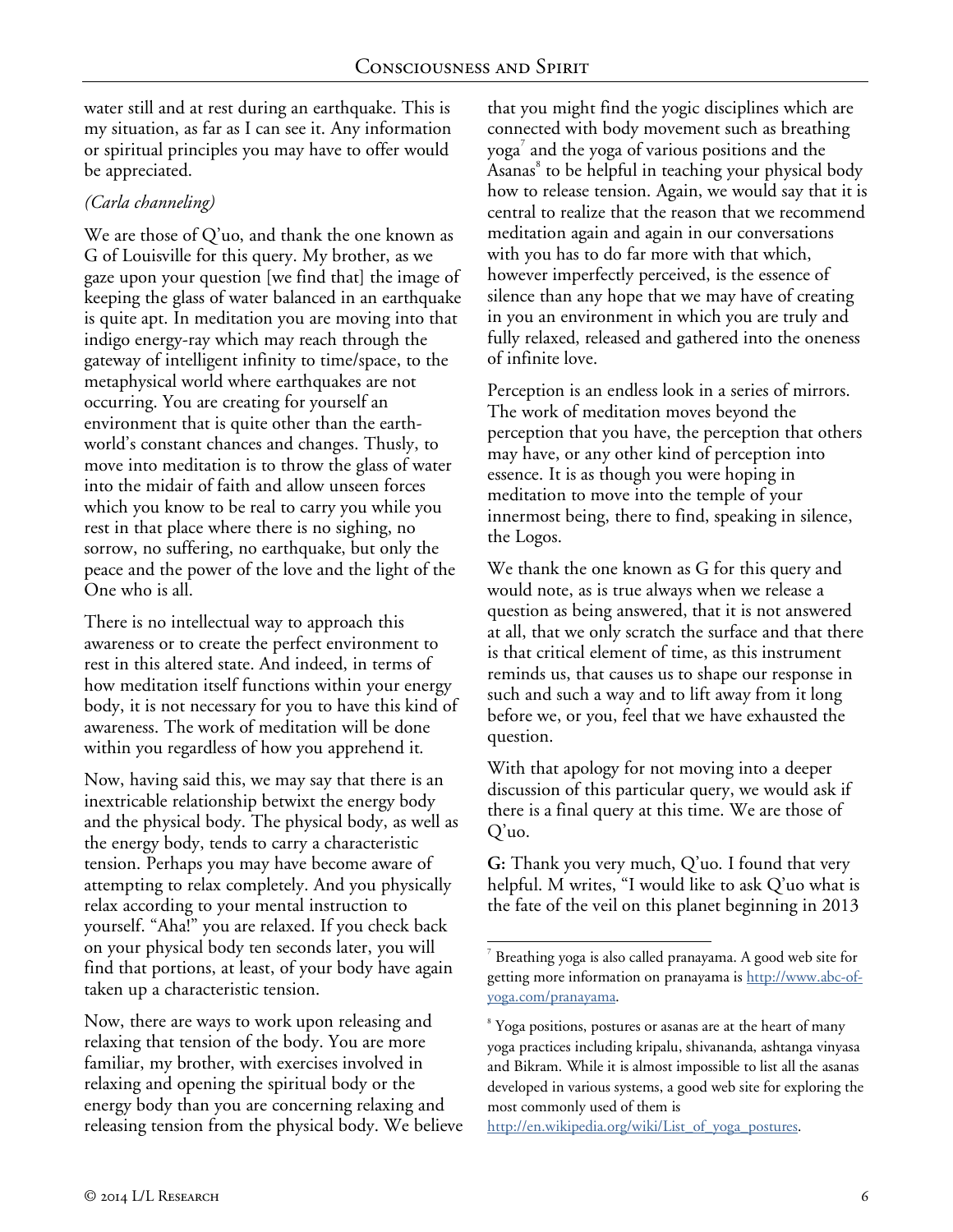and continuing in time thereafter? Will it gradually dissolve? If so, at approximately what rate? Please describe how this occurrence will affect the planet and the third-density entities upon it as much as you can without infringing on the Law of Confusion. Thank you."

We are those of Q'uo, and we thank the one known as M for this query. When one is, as you are, possessed of physical senses which perceive a physical world, it is completely understandable that you would not necessarily grasp the concept that all apparently solid objects are actually fields of energy. As fields of energy, the closest that they come to matter is small fields of energy within the larger and encompassing field of energy which are called atoms. However, from your scientists you have received the information that even these points of matter, so called, are in fact energy fields, that matter has never been seen by your keenest telescope. Rather, it is the path of energy that is seen. And you know from your scientists that an atom consists almost entirely of space. We mention these scientific facts to you so that you may begin to wrap your mind around the concept of the nested densities of the creation.

Third-density Earth is nested within fourth-density Earth. It is not the same Earth as fourth-density Earth. Third-density Earth will not become fourthdensity Earth, any more than first-density Earth became second-density Earth, or second-density Earth became third-density Earth. These densities are nested in such a way as to occupy the same area or influence within space/time and time/space, held lovingly by the overarching energy field of your sun.

Third-density Earth is an Earth whose light is waning. While it will remain third-density, it will no longer support third-density entities in their seeking of the truth. Thusly, third density is shortly to become inactive, we would say, within three or four hundred of your years beyond 2012. Thusly, 2013 upon your planet will look very much like 2012 upon your planet. However, you will find that your population of entities grows more and more interested and fascinated with the reparation of the Earth and the healing of what you call your Mother Earth or Gaia.

Those who incarnate at this time upon Planet Earth, that is, after 2012, will be those whose experiences in other incarnations have carried with them an

element of adhering karma because of the destruction of their Earth whether it be this Earth and the destruction of Atlantis, or Maldek, or Mars, or several other Earths that created an uninhabitable third-density planet and thusly needed to finish third density upon Planet Earth. There are quite a few millions of those who feel that desire at this time to be part of the healing of the Mother. And there is great joy in contemplating that healing.

Fourth-density Earth is an entirely different sphere, within which third density is nested. And as fourthdensity light becomes that which your sun is capable of offering, that fourth-density Earth shall more and more become populated by those from third-density Earth who have graduated in a positive sense and wish to move on. It will be a long time before entities who are inhabiting third density will be able to see entities of fourth density. However, they are as real and as physical, shall we say, to themselves and to fourth-density Earth as you are to your Earth.

We realize that this is one of the less comfortable or naturally obvious concepts having to do with the concept of densities. It is natural for a person to think that this same Earth upon which your feet make footsteps shall become fourth density and that on this same Earth, fourth density shall take place. However, we would suggest to you that it is much like wanting to take your physical body with you when you pass from physical life upon this planet and hoping to drag what this instrument would call this chemical distillery of a body into fourth density and attempt to lug it around when everyone else is dancing with a much lighter and electrically driven rather than chemically driven body.

We thank all of those who asked these queries this evening. It is a great joy to us to feel that this group which sits within these modest walls has become quite large in its actual size. The reason that this is a delight to us is not because we want to attract followers or to become bigger, but rather because it is the nature of groups such as this one that you are lighthouses. And each entity doubles the energy of the entity next to you, so that even in a very modest group, you are creating a focus of light, a focus of intention and hope, that is exponentially greater than any of you could create by yourselves. And when you add all of those who are not physically in this room but who have moved into the energy of